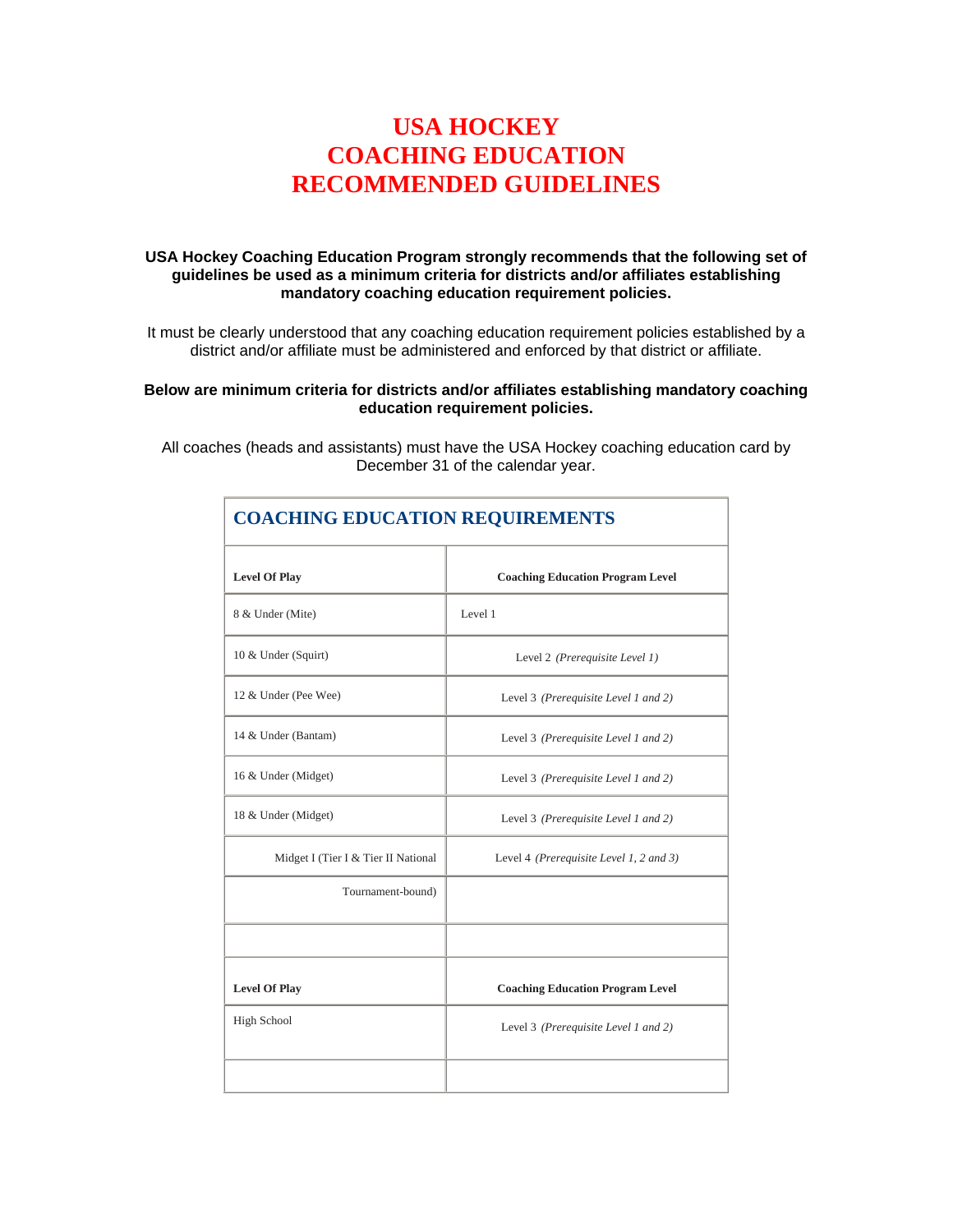| <b>Level Of Play</b>   | <b>Coaching Education Program Level</b>    |  |
|------------------------|--------------------------------------------|--|
| Junior <sub>C</sub>    | Level 3 (Prerequisite Level 1 and $2$ )    |  |
| Junior A $\&$ B        | Level 4 (Per individual league guidelines) |  |
|                        |                                            |  |
| <b>Level Of Play</b>   | <b>Coaching Education Program Level</b>    |  |
| Girls/Women 8 & Under  | Level 1                                    |  |
| Girls/Women 10 & Under | Level 1                                    |  |
| Girls/Women 12 & Under | Level 2 (Prerequisite Level 1)             |  |
| Girls/Women 14 & Under | Level 3 (Prerequisite Level 1 and $2$ )    |  |
| Girls/Women 16 & Under | Level 3 (Prerequisite Level 1 and $2$ )    |  |
| Girls/Women 19 & Under | Level 3 (Prerequisite Level 1 and $2$ )    |  |

# **USA HOCKEY FREQUENTLY ASKED QUESTIONS**

**Coaching FAQs**

## **I've lost/damaged my Coaching card. How can I obtain a replacement?**

For coaches who have attended a clinic, received a blue plastic card and have misplaced it, replacement cards may be obtained here. Please enclose this form with a check for \$5.00 made payable to USA Hockey, and return to:

> USA Hockey c/o Alison Raines 1775 Bob Johnson Drive Colorado Springs, CO 80906

#### **My CEP level is not reported correctly or not listed on your website. How can I fix this?**

If your name does not appear on the coaches list or the information does not accurately reflect your current certification level please contact USA Hockey's National Office. Fax or email a copy of the front and back of your Coaching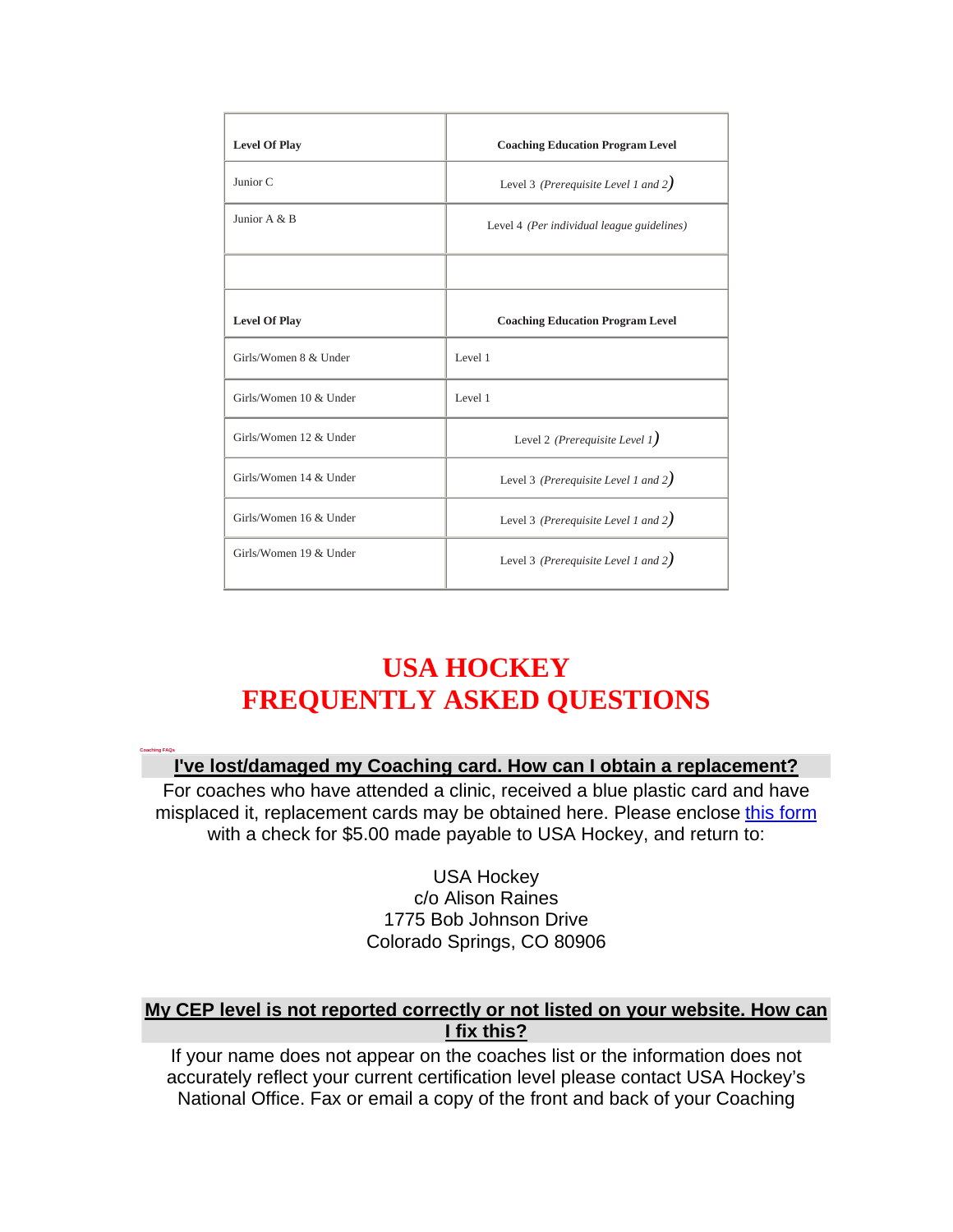Education Program card. Please ensure the CEP number, your name, and certification stickers are all visible and legible.

Also include your full name, date of birth, current address, telephone number, and email address. Please send to Alison Raines via fax at 719-538-1160 or email to alisonr@usahockey.org

#### **I received a message that states I have not met the required prerequisites for registering for a clinic.**

First, check your certification level on the coach's list. If your name does not appear on the coaches list or the information does not accurately reflect your current certification level please follow the instructions above for updating the certification list.

Also include your full name, date of birth, current address, telephone number, and email address. Please send to Alison Raines via fax at 719-538-1160 or email to alisonr@usahockey.org

If your certification level is correct, then your date of birth or address is incorrect in our database. Please send your full name, date of birth, current address, telephone number, and email address to Alison Raines via fax at 719-538-1160 or email to alisonr@usahockey.org

## **What is USA Hockey's Refund/Transfer Policy for Coaching Clinics**

- Registrants for Levels 1-3 will be allowed to transfer their clinic fee to another clinic up to 48 hours before the start of the originally scheduled clinic. Transfers can only occur between clinics of the same level.
	- o Please send the date, city, state, and level of the original clinic and the clinic you want to transfer into to Alison Raines at alisonr@usahockey.org.
- No refunds or transfers will be granted if the request is made within 48 hours of the start of the originally scheduled clinic or after the originally scheduled clinic has started.
- Level 4 and 5 clinic fees are non-transferable and will be subject to the refund rules below.
- A processing fee of \$10 will be deducted from all credits/refunds.
- A full refund, minus the processing fee, will be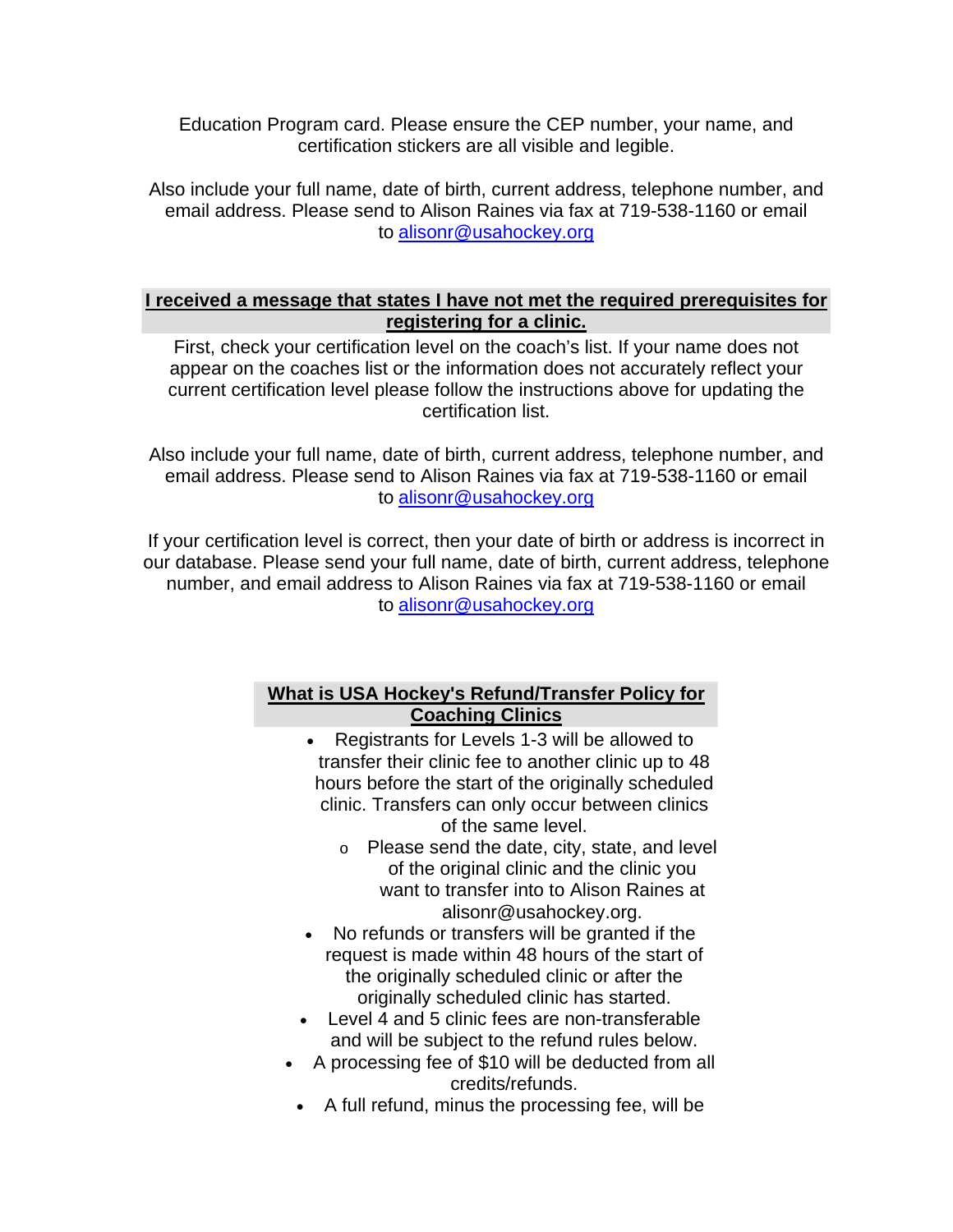granted if requested in writing at least two weeks before the start of the original clinic.

- A 50% refund, minus the processing fee, will be granted if requested in writing 2-14 days before the start of the original clinic.
	- ALL REFUND REQUESTS REQUIRE THE DATE OF THE ORIGINAL ONLINE TRANSACTION AND THE TRANSACTION ID. Both of these items are found on the Clinic Confirmation Receipt you receive immediately after registering. You are asked to print out this receipt and keep for your records. NO REFUNDS WILL BE PROCESSED WITHOUT THIS RECEIPT.

Click here for the Clinic Refund Form

#### **When does my current certification level expire?**

Coaching certification levels are valid for three years; however, you must be certified for the level of play you are currently coaching.

**NOTE:***USA Hockey establishes the maximum duration of certification. Each District and/or Affiliate may establish tougher standards. Check your District/Affiliate website for further information.*

If you received your card prior to the current 2005/06 season, your certification level sticker does not contain an expiration date. Please check the following chart for expiration dates:

Season Certification Received/Year Certification Expires

| 2002-03 / Dec. 31, 2005 |
|-------------------------|
| 2003-04 / Dec. 31, 2006 |
| 2004-05 / Dec. 31, 2007 |
| 2005-06 / Dec. 31, 2008 |
|                         |

If you are Level 1 or Level 2 coach, you must move up to the next Level and attend a clinic BEFORE the expiration date to remain a current coach.

If you are a Level 3 coach, you must attend another Level 3 clinic, move up and attend a Level 4 clinic, or complete the online recertification program through FlexxCoach BEFORE the expiration date to remain a current coach. All of the FlexxCoach information can be found

here: /Template\_Usahockey.aspx?NAV=CO\_02\_04&ID=19518&DetailedNews=yes

If you have questions specific to the FlexxCoach program, please read the above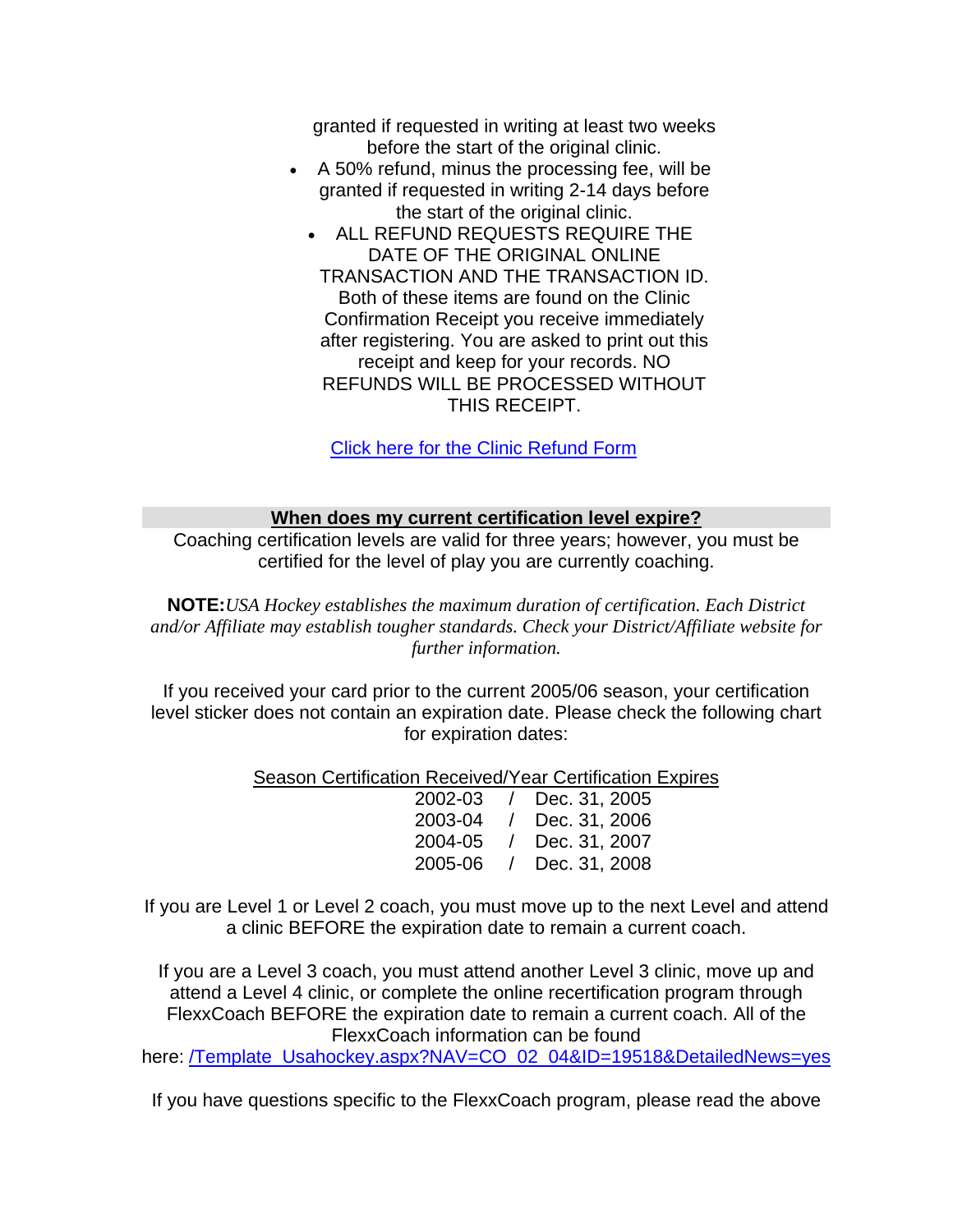page first. If you have additional questions, contact FlexxCoach directly at 888-396- 5044, Monday-Friday from 8 am to 5 pm Mountain time.

#### **I completed my flexxCoach program but have not yet received my sticker? What do I do?**

Please be patient. flexxCoach submits a report to USA Hockey. USA Hockey personnel then verifies the eligibility of all participants listed, updates the database and then sends stickers to eligible recipients. This whole process can take up to four weeks. You can use your FlexxCoach certificate as proof of your Level 3 recertification until your sticker arrives.

#### **What level certification do I need to coach this year?**

USA Hockey establishes the minimum requirements for certification. These requirements are based on the level of play you are currently coaching. Each District and/or Affiliate may require higher certification levels. Check your District/Affiliate website for further information.

Refer to the chart on this page for specific minimum requirements.

#### **Must assistant coaches be certified at the same level as the head coach?**

Yes. USA Hockey does not distinguish between an assistant and head coach in regards to required certification level. All coaches participating in ALL team functions (i.e. games, scrimmages, practices, try-outs, tournaments, off-ice training, etc.) must meet the same coaching certification level, based upon the level of play coaching.

#### **What are the rules and regulations for using a Student Coach?**

A player between the ages of 13 and 17 who is currently properly registered with USA Hockey may serve as a student coach under the following conditions:

- Must attend a training session conducted by the local hockey association.
- Must always be under the supervision of a carded, screened adult coach during all practices, clinics, try-outs, and in the locker room.
	- May help out at practices, clinics, try-outs only. (May not play during scrimmages or games).
	- May not act as the head coach or assistant coach during practices or games.
- Must wear a helmet with full face shield, gloves, and skates while on the ice. Must wear helmet during games while on the bench.
	- May only work with players at least one full playing age level down.
	- The organization that is using the student coach must provide a form indicating on what team he/she is participating as a student coach, and, if